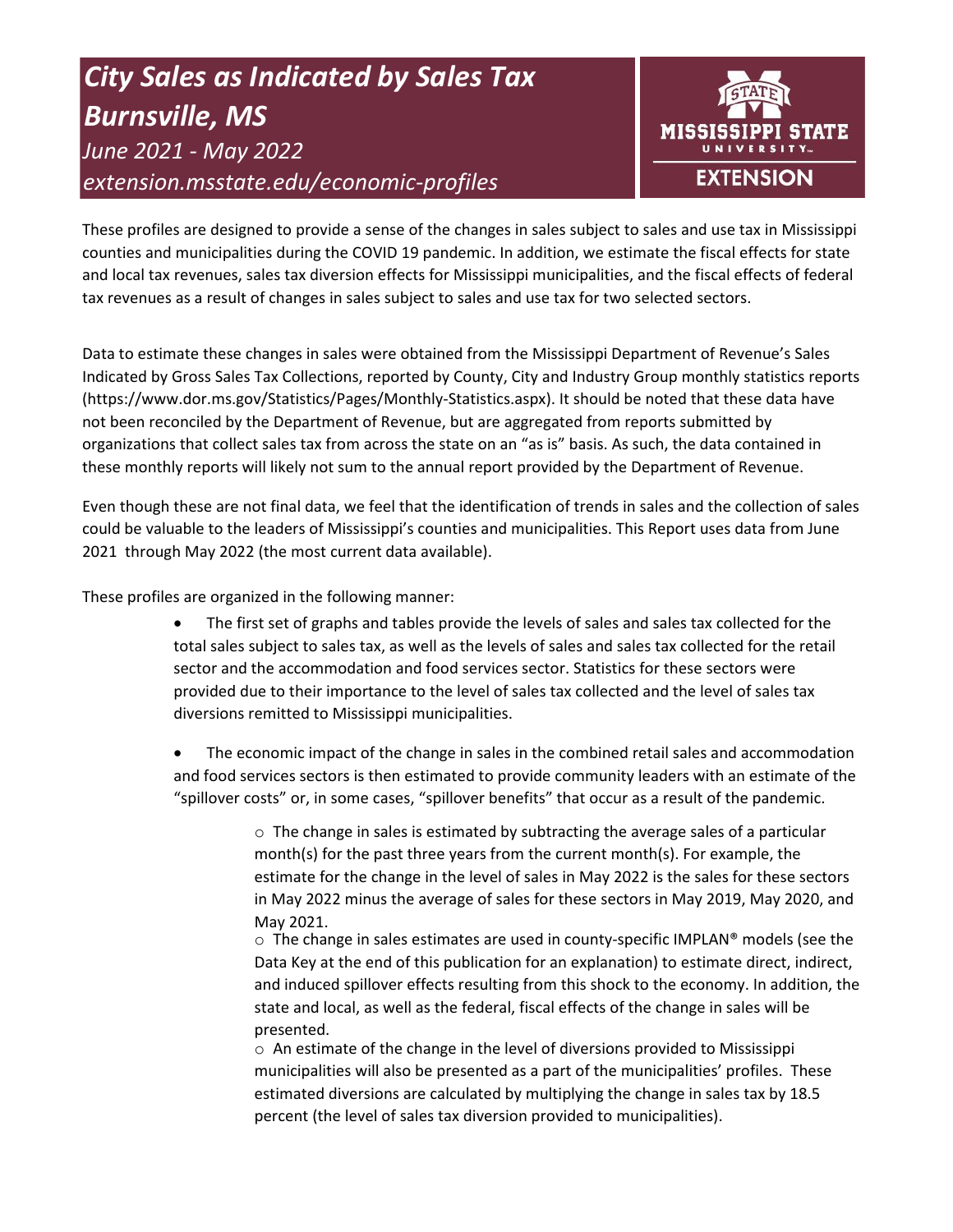| Total Sales as Indicated by Sales Tax (\$000s) |         |         |         | <b>Total Sales Tax Collected (\$000s)</b> |           |      |      |      |      |
|------------------------------------------------|---------|---------|---------|-------------------------------------------|-----------|------|------|------|------|
| Month                                          | 2019    | 2020    | 2021    | 2022                                      | Month     | 2019 | 2020 | 2021 | 2022 |
| January                                        | \$1,360 | \$1,196 | \$1,333 | \$1,529                                   | January   | \$70 | \$69 | \$75 | \$78 |
| February                                       | \$1,191 | \$1,161 | \$1,162 | \$1,197                                   | February  | \$67 | \$65 | \$68 | \$70 |
| March                                          | \$1,117 | \$1,226 | \$1,161 | \$1,420                                   | March     | \$62 | \$67 | \$67 | \$75 |
| April                                          | \$1,227 | \$1,416 | \$1,367 | \$1,621                                   | April     | \$72 | \$79 | \$75 | \$84 |
| May                                            | \$1,322 | \$1,266 | \$1,396 | \$1,470                                   | May       | \$71 | \$71 | \$78 | \$80 |
| June                                           | \$1,383 | \$1,291 | \$1,481 |                                           | June      | \$75 | \$78 | \$84 |      |
| July                                           | \$1,328 | \$1,531 | \$1,555 |                                           | July      | \$77 | \$80 | \$87 |      |
| August                                         | \$1,035 | \$1,303 | \$1,481 |                                           | August    | \$63 | \$73 | \$85 |      |
| September                                      | \$1,451 | \$1,282 | \$1,347 |                                           | September | \$75 | \$72 | \$77 |      |
| October                                        | \$1,398 | \$1,281 | \$1,316 |                                           | October   | \$71 | \$74 | \$75 |      |
| November                                       | \$1,424 | \$1,303 | \$1,344 |                                           | November  | \$73 | \$75 | \$75 |      |
| December                                       | \$1,108 | \$1,220 | \$1,274 |                                           | December  | \$67 | \$71 | \$71 |      |



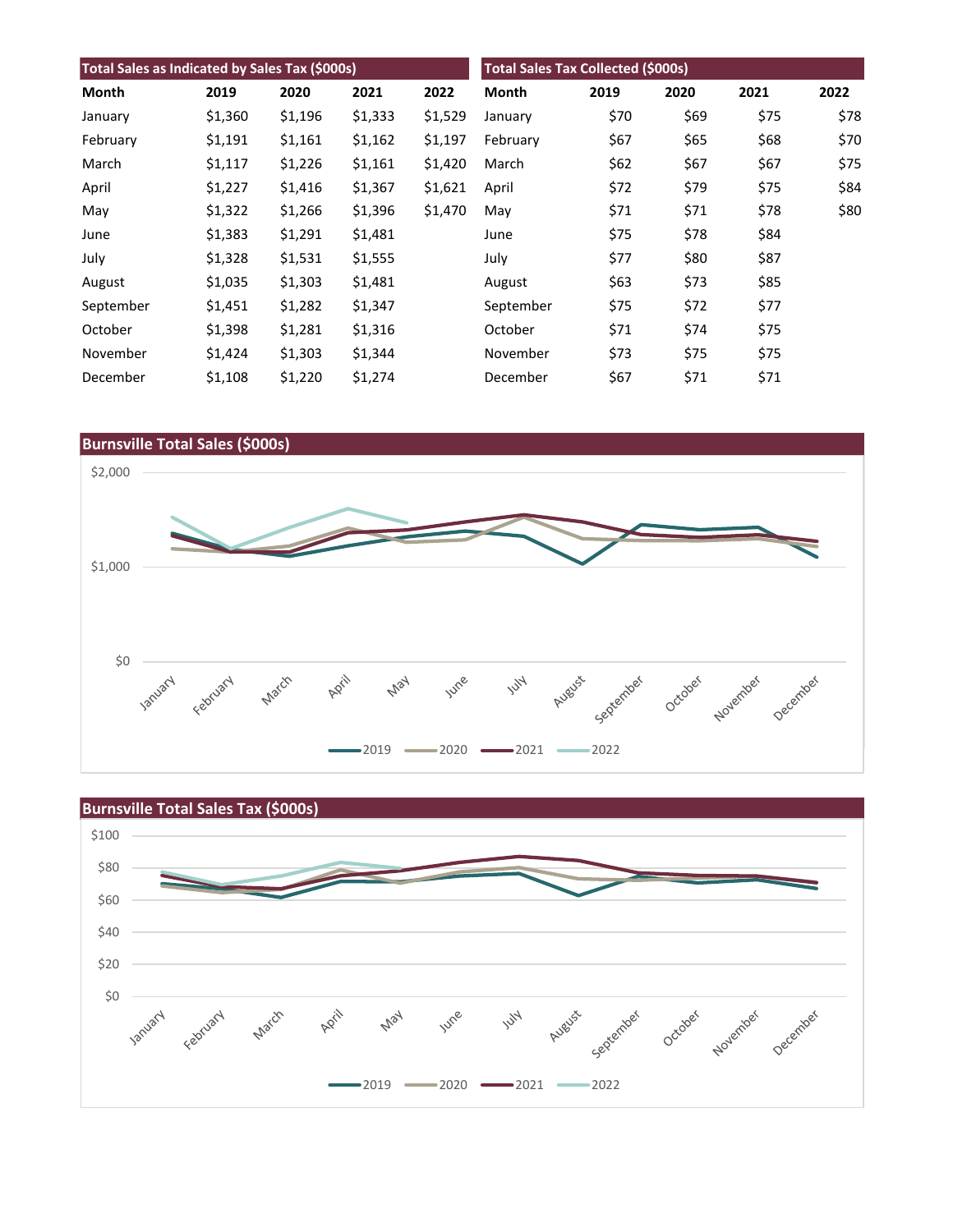| Retail Sector Sales as Indicated by Sales Tax (\$000s) |         |         |         |         | Retail Sector Sales Tax Collected (\$000s) |      |      |      |      |
|--------------------------------------------------------|---------|---------|---------|---------|--------------------------------------------|------|------|------|------|
| Month                                                  | 2019    | 2020    | 2021    | 2022    | Month                                      | 2019 | 2020 | 2021 | 2022 |
| January                                                | \$1,062 | \$955   | \$1,045 | \$1,180 | January                                    | \$53 | \$53 | \$59 | \$56 |
| February                                               | \$866   | \$890   | \$853   | \$794   | February                                   | \$49 | \$47 | \$50 | \$48 |
| March                                                  | \$853   | \$996   | \$851   | \$1,031 | March                                      | \$48 | \$52 | \$48 | \$51 |
| April                                                  | \$875   | \$1,166 | \$1,026 | \$1,229 | April                                      | \$52 | \$63 | \$56 | \$60 |
| May                                                    | \$1,008 | \$1,058 | \$1,057 | \$1,062 | May                                        | \$56 | \$57 | \$59 | \$58 |
| June                                                   | \$1,072 | \$1,070 | \$1,064 |         | June                                       | \$59 | \$64 | \$59 |      |
| July                                                   | \$1,017 | \$1,277 | \$1,103 |         | July                                       | \$59 | \$65 | \$63 |      |
| August                                                 | \$811   | \$1,091 | \$1,068 |         | August                                     | \$48 | \$60 | \$59 |      |
| September                                              | \$1,159 | \$1,054 | \$1,040 |         | September                                  | \$57 | \$58 | \$56 |      |
| October                                                | \$1,118 | \$1,038 | \$1,042 |         | October                                    | \$54 | \$58 | \$58 |      |
| November                                               | \$1,148 | \$990   | \$1,039 |         | November                                   | \$56 | \$57 | \$55 |      |
| December                                               | \$823   | \$984   | \$1,019 |         | December                                   | \$50 | \$56 | \$54 |      |



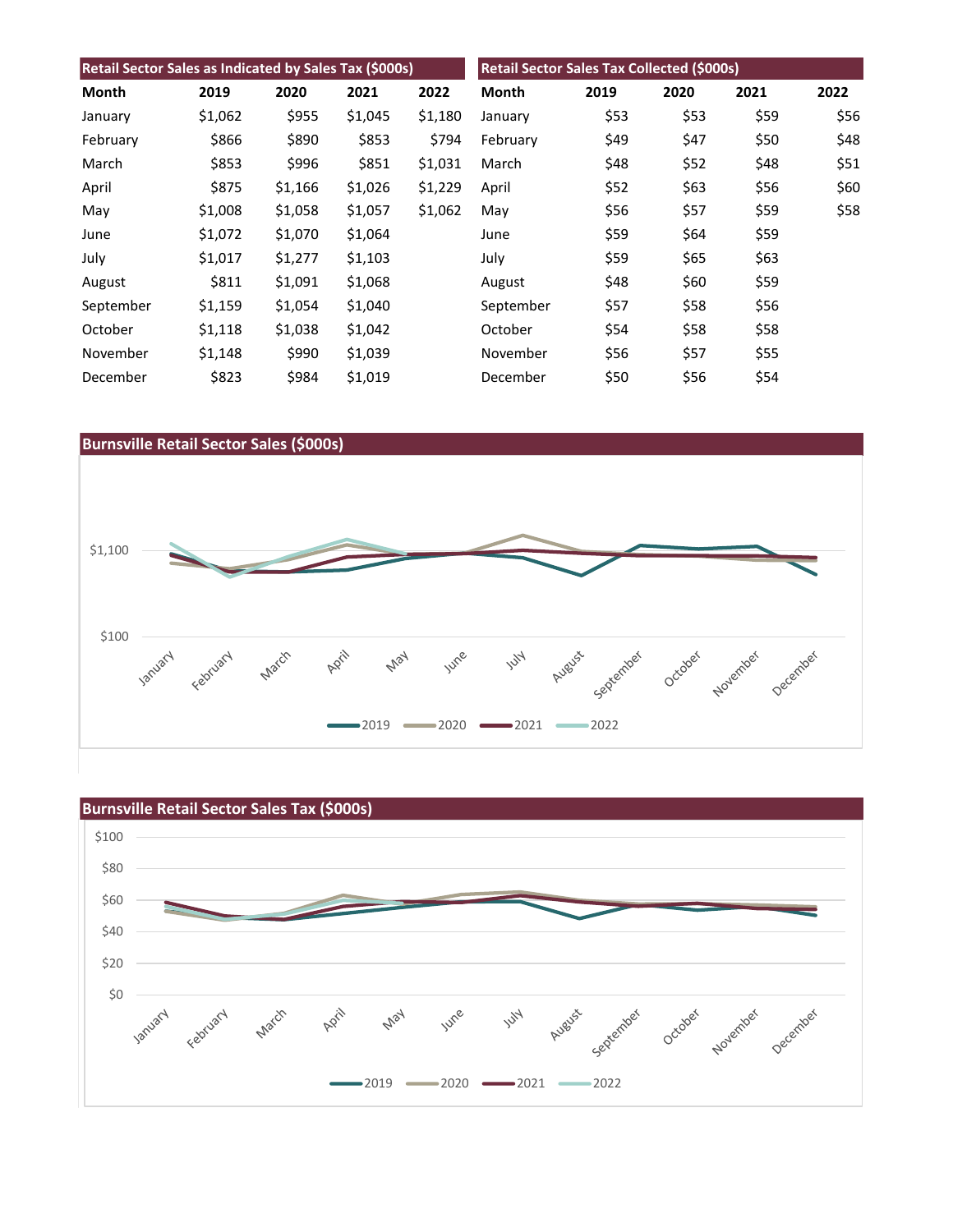| <b>Food Service and Accommodations Sector Sales</b><br><b>Subject to Sales Tax (\$000s)</b> |       |       |       |       | <b>Food Service and Accommodations Sector Sales</b><br>Tax Collected (\$000s) |     |     |     |      |
|---------------------------------------------------------------------------------------------|-------|-------|-------|-------|-------------------------------------------------------------------------------|-----|-----|-----|------|
|                                                                                             |       |       |       |       |                                                                               |     |     |     |      |
| January                                                                                     | \$72  | \$70  | \$68  | \$80  | January                                                                       | \$4 | \$5 | \$5 | \$6  |
| February                                                                                    | \$66  | \$79  | \$131 | \$80  | February                                                                      | \$3 | \$6 | \$7 | \$6  |
| March                                                                                       | \$0   | \$75  | \$97  | \$148 | March                                                                         | \$0 | \$5 | \$5 | \$8  |
| April                                                                                       | \$124 | \$58  | \$131 | \$166 | April                                                                         | \$7 | \$4 | \$7 | \$9  |
| May                                                                                         | \$91  | \$51  | \$161 | \$175 | May                                                                           | \$5 | \$4 | \$9 | \$10 |
| June                                                                                        | \$97  | \$70  | \$167 |       | June                                                                          | \$5 | \$5 | \$9 |      |
| July                                                                                        | \$110 | \$75  | \$148 |       | July                                                                          | \$7 | \$5 | \$8 |      |
| August                                                                                      | \$76  | \$72  | \$152 |       | August                                                                        | \$5 | \$5 | \$8 |      |
| September                                                                                   | \$119 | \$70  | \$88  |       | September                                                                     | \$7 | \$5 | \$6 |      |
| October                                                                                     | \$129 | \$68  | \$89  |       | October                                                                       | \$8 | \$5 | \$6 |      |
| November                                                                                    | \$123 | \$134 | \$87  |       | November                                                                      | \$7 | \$7 | \$6 |      |
| December                                                                                    | \$96  | \$68  | \$75  |       | December                                                                      | \$5 | \$5 | \$5 |      |

**Burnsville Food Service and Accommodations Sector Sales (\$000s)**





**Burnsville Food Service and Accommodations Sector Sales Tax (\$000s)**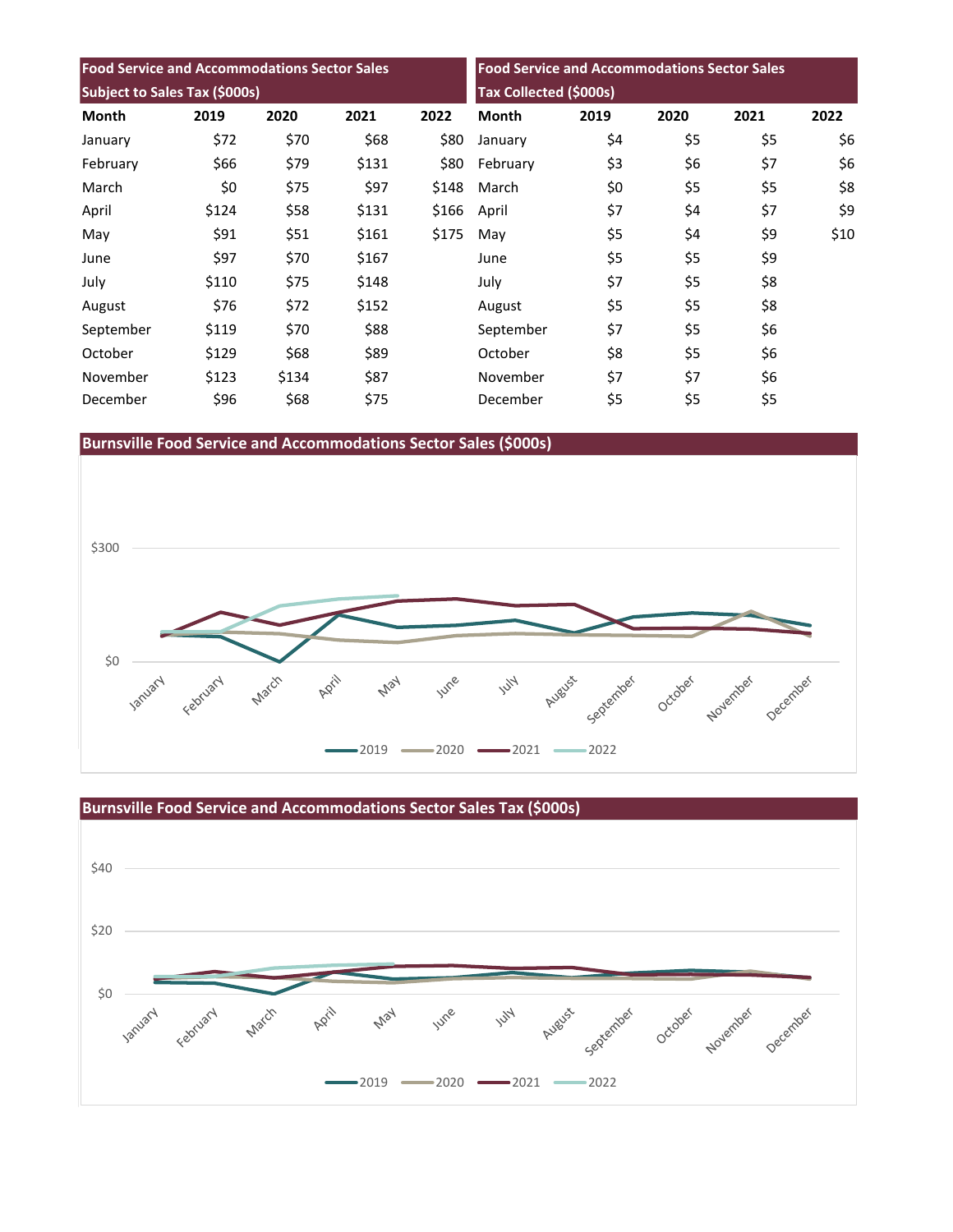| <b>Estimated Change in Sales</b>                        |                      |                |              |
|---------------------------------------------------------|----------------------|----------------|--------------|
|                                                         | <b>Sales</b>         | Average Sales* | Change in    |
|                                                         | <b>Jun21 - May22</b> | Jun18 - May21  | <b>Sales</b> |
| <b>Agriculture, Forestry, Fishing and Hunting</b>       | \$0                  | \$0            | \$0          |
| Mining, Quarrying, and Oil and Gas Extraction           | \$0                  | \$0            | \$0          |
| <b>Utilities</b>                                        | \$663,436            | \$806,758      | (5143, 322)  |
| Construction                                            | \$0                  | \$0            | \$0          |
| <b>Manufacturing</b>                                    | \$0                  | \$0            | \$0          |
| <b>Wholesale Trade</b>                                  | \$0                  | \$0            | \$0          |
| <b>Retail Trade</b>                                     | \$12,700,000         | \$12,000,000   | \$713,630    |
| <b>Transportation and Warehousing</b>                   | \$0                  | \$0            | \$0          |
| <b>Information</b>                                      | \$396,926            | \$430,252      | ( \$33, 326) |
| <b>Finance and Insurance</b>                            | \$0                  | \$0            | \$0          |
| <b>Real Estate and Rental and Leasing</b>               | \$0                  | \$0            | \$0          |
| <b>Professional, Scientific, and Technical Services</b> | \$0                  | \$0            | \$0          |
| <b>Management of Companies and Enterprises</b>          | \$0                  | \$0            | \$0          |
| <b>Admin/Support/Waste Mgt &amp; Remediation Svcs</b>   | \$0                  | \$0            | \$0          |
| <b>Educational Services</b>                             | \$0                  | \$0            | \$0          |
| <b>Health Care and Social Assistance</b>                | \$0                  | \$0            | \$0          |
| Arts, Entertainment, and Recreation                     | \$0                  | \$0            | \$0          |
| <b>Accomodation and Food Services</b>                   | \$1,454,697          | \$1,117,349    | \$337,348    |
| <b>Other Services (except Public Administration)</b>    | \$1,099,556          | \$546,297      | \$553,259    |
| <b>Public Administration</b>                            | \$0                  | \$0            | \$0          |
| <b>Change in Total of Sector Sales</b>                  | \$16,314,615         | \$14,900,656   | \$1,427,589  |

\*Average Sales is calculated as the sum of average monthly sales for the three previous years.

| <b>Economic Impact Summary from Change in Total of Sector Sales (IMPLAN)</b>  |            |              |                             |           |  |  |  |  |
|-------------------------------------------------------------------------------|------------|--------------|-----------------------------|-----------|--|--|--|--|
| <b>Impact Type</b>                                                            | Employment | Labor Income | <b>Total Value</b><br>Added | Output    |  |  |  |  |
| <b>Direct Effect</b>                                                          | 23.4       | \$604,079    | \$812,243                   | \$959,598 |  |  |  |  |
| <b>Indirect Effect</b>                                                        | 0.9        | \$22,724     | \$62,952                    | \$117,218 |  |  |  |  |
| <b>Induced Effect</b>                                                         | 1.7        | \$50,790     | \$100,023                   | \$194,585 |  |  |  |  |
| <b>Total Effect</b>                                                           | 8.4        | \$141.006    | \$292,884                   | \$357,205 |  |  |  |  |
| <b>Estimated Change in Municipal Sales Tax Diversions (18.5%)</b><br>\$12,512 |            |              |                             |           |  |  |  |  |

See explanation of Municipal Sales Tax Diversions in the Data Key.

## **Estimated Change in State and Local Tax from Change in Total of Sector Sales (IMPLAN)**

|                                  | <b>Employment</b> | Proprietor | Taxes on<br><b>Production and</b> |                   |                     |
|----------------------------------|-------------------|------------|-----------------------------------|-------------------|---------------------|
| <b>Description</b>               | Compensation      | Income     | <b>Imports</b>                    | <b>Households</b> | <b>Corporations</b> |
| <b>Dividends</b>                 | \$0               | \$0        | \$0                               | \$0               | \$85                |
| <b>Social Insurance</b>          | \$39              | \$0        | \$0                               | \$0               | \$0                 |
| <b>TOPI: Sales Tax</b>           | \$0               | \$0        | \$67,630                          | \$0               | \$0                 |
| <b>TOPI: Property Tax</b>        | \$0               | \$0        | \$63,587                          | \$0               | \$0                 |
| <b>TOPI: Other Tax</b>           | \$0               | \$0        | \$6,857                           | \$0               | \$0                 |
| <b>Corporate Profits Tax</b>     | \$0               | \$0        | \$0                               | \$0               | \$1,908             |
| <b>Personal Taxes</b>            | \$0               | \$0        | \$0                               | \$14,129          | \$0                 |
| <b>Total State and Local Tax</b> | \$11              | \$0        | \$86,795                          | \$2,883           | \$780               |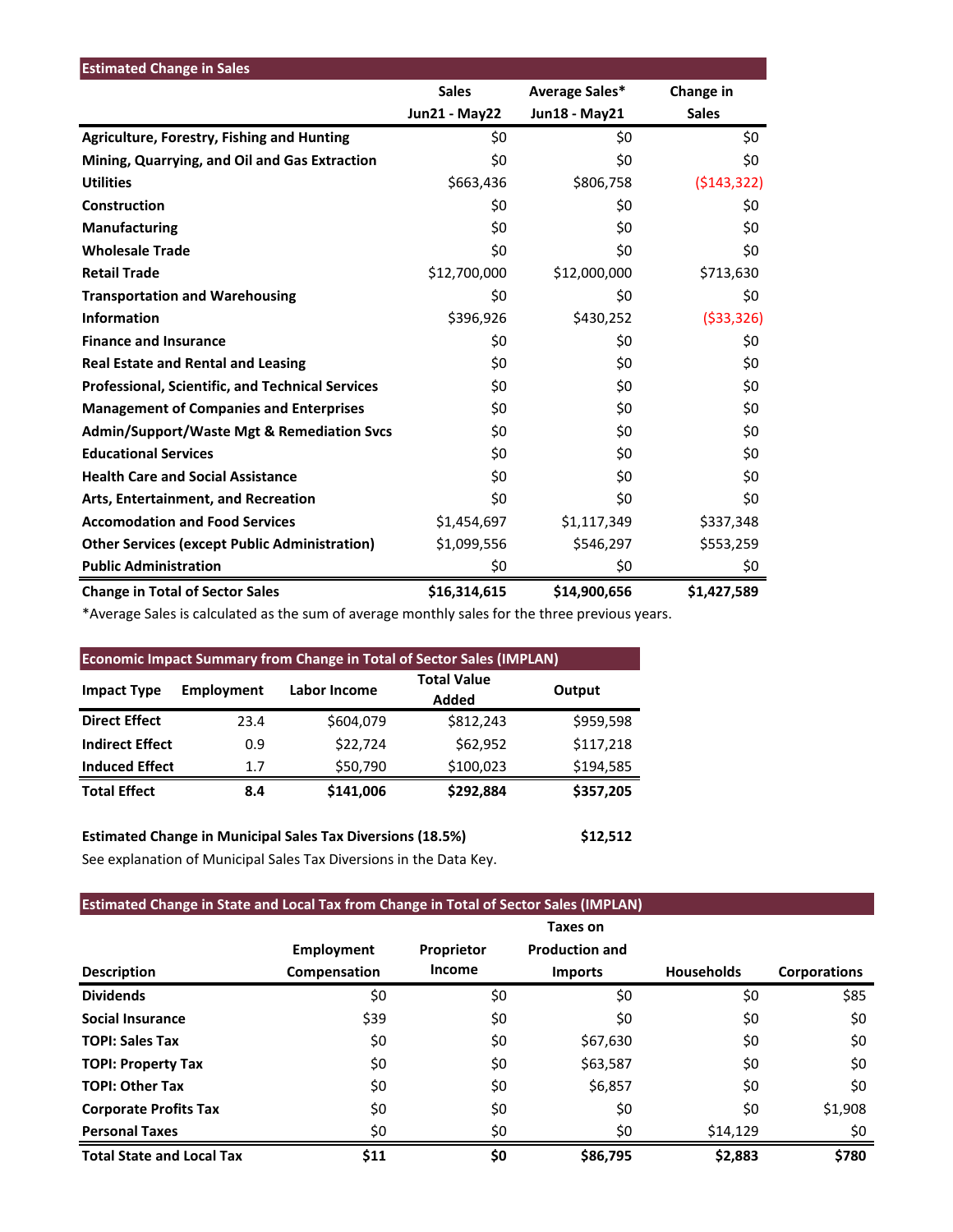## **Sales Tax Diversions and Special Levies**

| <b>Burnsville Diversions</b> |          |          |          |          | <b>No Special Levy</b> |      |      |      |      |  |
|------------------------------|----------|----------|----------|----------|------------------------|------|------|------|------|--|
| Month                        | 2019     | 2020     | 2021     | 2022     | Month                  | 2019 | 2020 | 2021 | 2022 |  |
| January                      | \$14,005 | \$14,217 | \$15,903 | \$15,458 | January                |      |      |      |      |  |
| February                     | \$13,431 | \$13,234 | \$14,095 | \$14,510 | February               |      |      |      |      |  |
| March                        | \$12,597 | \$14,327 | \$14,046 | \$15,419 | March                  |      |      |      |      |  |
| April                        | \$14,913 | \$16,833 | \$15,662 | \$17,621 | April                  |      |      |      |      |  |
| May                          | \$13,881 | \$14,476 | \$15,784 | \$16,363 | May                    |      |      |      |      |  |
| June                         | \$16,827 | \$15,405 | \$16,330 |          | June                   |      |      |      |      |  |
| July                         | \$14,511 | \$16,714 | \$17,291 |          | July                   |      |      |      |      |  |
| August                       | \$13,107 | \$15,149 | \$16,471 |          | August                 |      |      |      |      |  |
| September                    | \$14,913 | \$15,496 | \$15,959 |          | September              |      |      |      |      |  |
| October                      | \$15,369 | \$15,242 | \$15,966 |          | October                |      |      |      |      |  |
| November                     | \$14,617 | \$16,128 | \$15,866 |          | November               |      |      |      |      |  |
| December                     | \$13,580 | \$14,073 | \$13,886 |          | December               |      |      |      |      |  |

| <b>No Special Levy</b> |      |      |      |      | <b>No Special Levy</b> |      |      |      |      |  |
|------------------------|------|------|------|------|------------------------|------|------|------|------|--|
| Month                  | 2019 | 2020 | 2021 | 2022 | Month                  | 2019 | 2020 | 2021 | 2022 |  |
| January                |      |      |      |      | January                |      |      |      |      |  |
| February               |      |      |      |      | February               |      |      |      |      |  |
| March                  |      |      |      |      | March                  |      |      |      |      |  |
| April                  |      |      |      |      | April                  |      |      |      |      |  |
| May                    |      |      |      |      | May                    |      |      |      |      |  |
| June                   |      |      |      |      | June                   |      |      |      |      |  |
| July                   |      |      |      |      | July                   |      |      |      |      |  |
| August                 |      |      |      |      | August                 |      |      |      |      |  |
| September              |      |      |      |      | September              |      |      |      |      |  |
| October                |      |      |      |      | October                |      |      |      |      |  |
| November               |      |      |      |      | November               |      |      |      |      |  |
| December               |      |      |      |      | December               |      |      |      |      |  |

| <b>No Special Levy</b> |      |      |      |      |
|------------------------|------|------|------|------|
| <b>Month</b>           | 2019 | 2020 | 2021 | 2022 |
| January                |      |      |      |      |
| February               |      |      |      |      |
| March                  |      |      |      |      |
| April                  |      |      |      |      |
| May                    |      |      |      |      |
| June                   |      |      |      |      |
| July                   |      |      |      |      |
| August                 |      |      |      |      |
| September              |      |      |      |      |
| October                |      |      |      |      |
| November               |      |      |      |      |
| December               |      |      |      |      |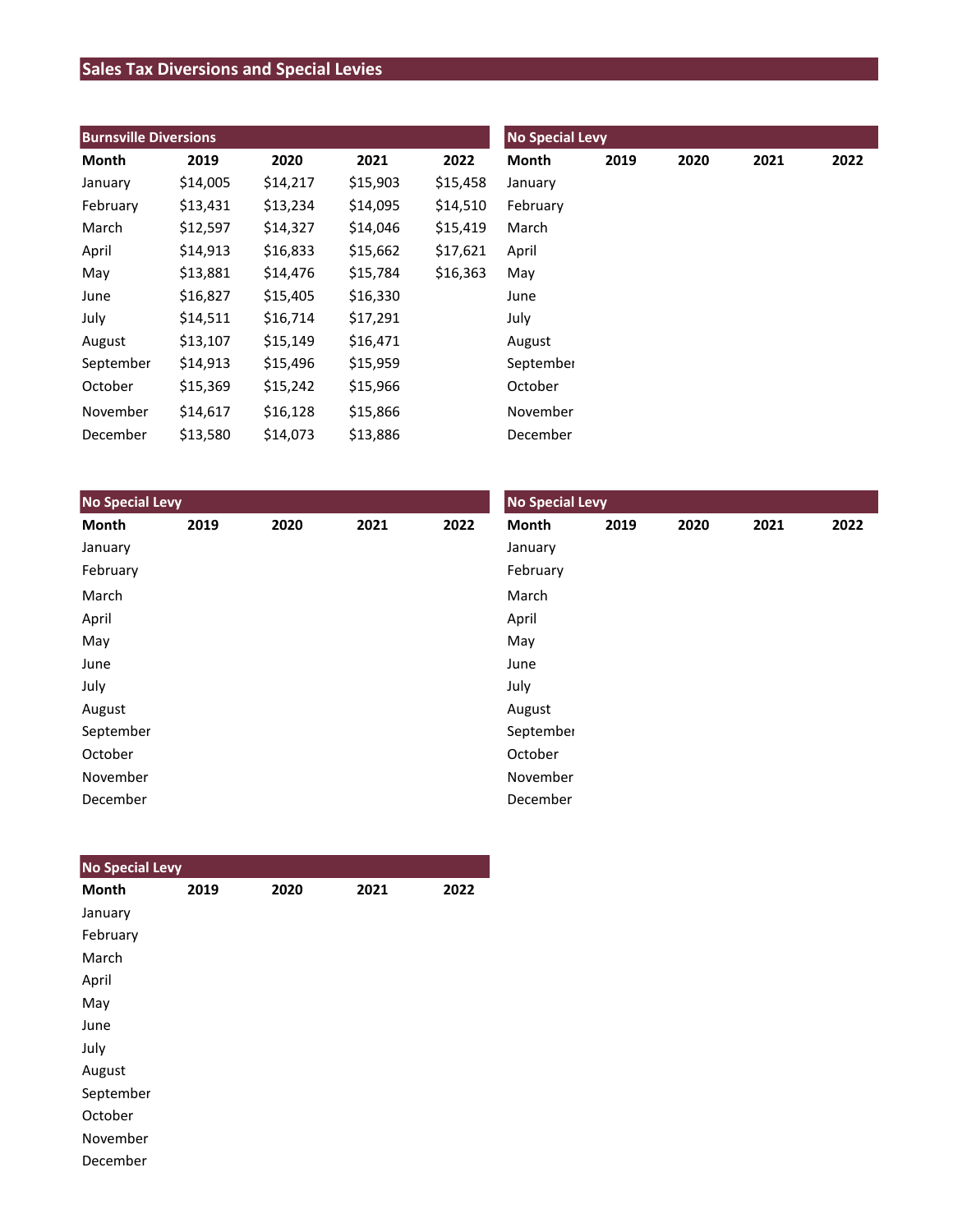## **Estimated Change in Federal Tax from Change in Total of Sector Sales (IMPLAN) Taxes on Employment Proprietor Production and Description Compensation Income Imports Households Corporations Social Insurance**  $\begin{array}{ccc} 568,827 & 58,796 & 50 \end{array}$  \$0 \$0 \$0

| Total Federal Tax        | \$17.977 | \$513 | \$12.991 | \$7.508  | \$1.637 |
|--------------------------|----------|-------|----------|----------|---------|
| Personal Tax: Income Tax | S0       | S0    | S0       | \$30.263 | \$0     |
| Corporate Profits Tax    | S0       | S0    | S0       | S0       | \$3,938 |
| <b>TOPI: Taxes</b>       | \$0      | S0    | \$18.771 | \$0      | S0      |

## **DATA Key**

### **Total Sales as Indicated by Sales Tax**

North American Industrial Classification Sectors (NAICS) sectors included in the "Total Sales as Indicated by Sales Tax" statistics include: Sector 11 – *Agriculture, Forestry, Fishing and Hunting* ; Sector 21 – *Mining, Quarrying, and Oil and Gas Extraction* ; Sector 22 – *Utilities*; Sector 23 – *Construction* ; Sector 31-33 – *Manufacturing* ; Sector 42 – *Wholesale Trade* ; Sector 44-45 – *Retail Trade* ; Sector 48-49 – *Transportation and Warehousing* ; Sector 51 – *Information* ; Sector 52 – *Finance and Insurance* ; Sector 53 – *Real Estate and Rental and Leasing* ; Sector 54 – *Professional, Scientific, and Technical Services*; Sector 55 – *Management of Companies and Enterprises* ; Sector 56 – *Administrative and Support and Waste Management and Remediation Services* ; Sector 61 – *Educational Services*; Sector 62 – *Health Care and Social Assistance* ; Sector 71 – *Arts, Entertainment, and Recreation* ; Sector 72 – *Accommodation and Food Services* ; Sector 81 – *Other Services (Except Public Administration)* ; and Sector 92 – *Public Administration* .

#### **Retail Sector Sales**

Retail Sector Sales includes NAICS Sector 44-45 – Retail Trade.

#### **Accommodation and Food Service Sector Sales**

Accommodation and Food Services Sector Sales includes NAICS Sector 72 – Accommodation and Food Services.

#### **Estimated Change in Sales**

To determine the economic impact of changes in specific sector sales, the average monthly sales by sector (using sales from the thirty-six months prior to the study time frame) was subtracted from the sales for that sector in the study time frame. For this publication, each month's sector sales from April 2018 through March 2020 were averaged and subtracted from sector sales occurring in the April 2020 through March 2021 time period to obtain the Change in Sales estimate. The estimated changes in sales for all sectors were summed to obtain the estimate for the change in Total of Sector Sales.

Municipalities are assigned to the county in which the largest proportion of the municipality's population resides (e.g., while the city of Jackson lies in Hinds, Madison, and Rankin Counties, Jackson was "assigned" to Hinds County because the majority of its population resides in Hinds County).

If the change in sales is negative, this indicates that the sales for the specific geographic area fall below expected values when using the previous three years as a benchmark. If the change in sales is positive, then the sales for the specific geographic area is greater than what would have been expected when using the three previous years as a benchmark.

#### **Estimated Change in Municipal Sales Tax Diversions**

Municipalities receive 18.5 percent of sales tax collected within their boundaries from the Mississippi Department of Revenue that can be used in the general budget(counties are not eligible for this allocation). The estimated change in the municipal sales tax diversion is calculated as 18.5 percent of the change in Taxes on Production and Imports: Sales Tax estimated in the Estimated Change in State and Local Tax from Change in Total of Sector Sales table.